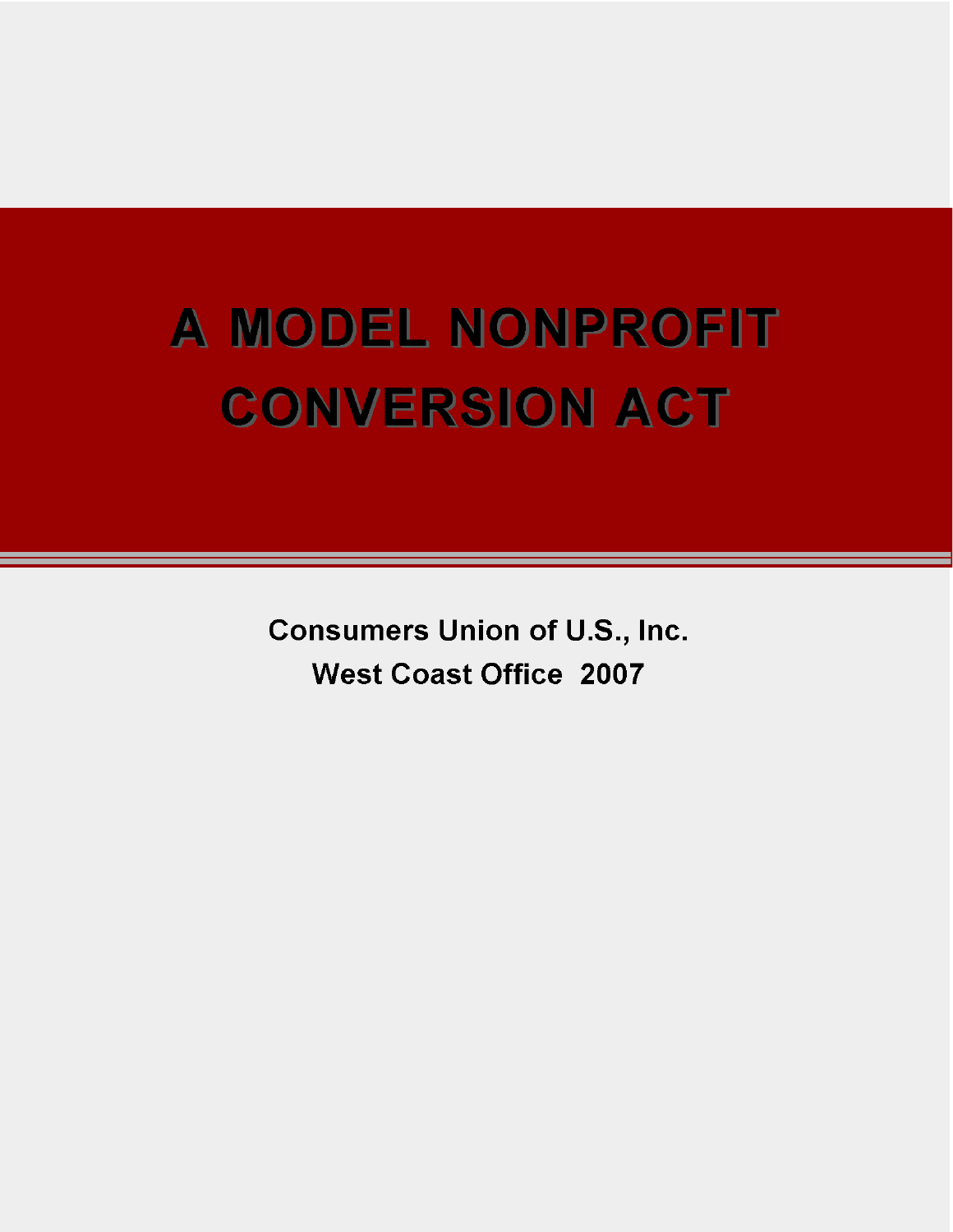# **A Model Nonprofit Conversion Act**

An Act concerning conversion transactions where nonprofit assets are transferred to another nonprofit with a different mission or a for-profit corporation.

# **Digest**

 $\overline{a}$ 

The Legislature recognizes the substantial changes in market and health care conditions that are affecting nonprofit corporations, and further recognizes the need for equal regulatory treatment and competitive equality for nonprofits. This bill subjects a nonprofit corporation to requirements before the nonprofit corporation enters into any agreement or transaction to sell, transfer, lease, exchange, option, convey, convert, give, enter a joint venture, merge or otherwise dispose of a material amount of its assets to a for-profit corporation or entity or to a mutual corporation or entity or to another nonprofit corporation or entity with a different mission. The Legislature recognizes the vital service hospitals, medical-surgical facilities, health maintenance organizations, health service corporations, and other nonprofit health providers/insurers provide and therefore includes special protections for the public when this type of conversion is proposed.

# **SECTION 1: DEFINITIONS**

The following terms have the following meanings.

- **1. "Acquiror"** means the for profit or nonprofit corporation which gain(s) an ownership or control in a nonprofit corporation.
- **2. "Applicant"** is the nonprofit corporation that is seeking approval under this Act.
- **3. "Control"** means the possession, direct or indirect, of the power to direct or cause the direction of the management and policies of a person, whether through the ownership of voting securities, by contract other than a commercial contract for goods or nonmanagement services or otherwise, including but not limited to situations in which the power is the result of an official position of the person or a corporate office held by a person.
- **4. " Conversion transaction"** means a substantial change in a nonprofit's mission, or the sale, transfer, lease, exchange, transfer by exercise of an option, optioning, conveyance, conversion, merger, affiliation, mutualization, joint venture or other disposition resulting in the transfer of control or governance of 10% or more of the assets or operations of a nonprofit or \$5 million<sup>1</sup>, whichever is less. A disposition or transfer constitutes a conversion transaction regardless of whether it occurs directly or indirectly and whether it occurs in a single transaction or a related series of transactions. If exercise of an option constitutes a conversion transaction, any consideration received for the granting of the option must be considered part of the transaction for purposes of applying the review criteria in Section 5.

<sup>&</sup>lt;sup>1</sup> States may want to specify a higher or lower threshold, depending on amount of assets held by nonprofit organizations in the state.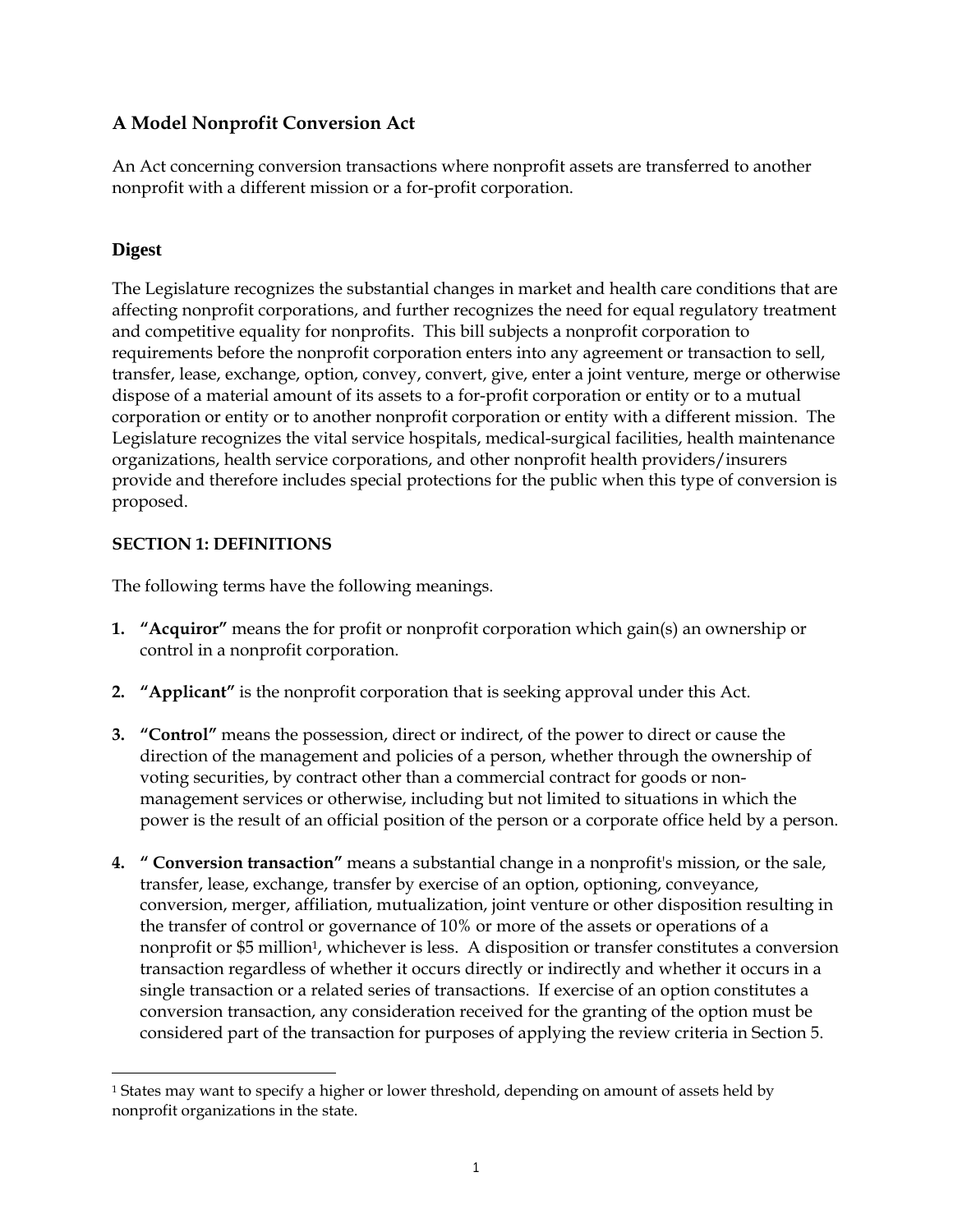A change in the service area of the nonprofit shall be considered a substantial change in the mission. "Conversion transaction" does not include a transaction that supports or continues the charitable mission of the nonprofit, including but not limited to:

- a. Granting of encumbrances in the ordinary course of business, such as security interests or mortgage deeds with respect to assets owned by the nonprofit or any wholly owned subsidiary to secure indebtedness for borrowed money, the net proceeds of which are paid solely to the nonprofit or its wholly owned subsidiaries or are applied to the nonprofit's charitable mission, and the foreclosing or other exercise of remedies permitted with respect to such encumbrances;
- b. Sales or transfers in the ordinary course of business for full fair market value of any interest in property owned by the nonprofit or any wholly owned subsidiary, the net proceeds of which are paid solely to the nonprofit or any wholly owned subsidiary; or
- c. Awards, grants or payments to or on behalf of intended beneficiaries, consistent with the nonprofit's charitable purpose.
- **5. "Demutualize" is** when a mutual corporation becomes a for-profit corporation.
- **6. "Full fair market value"** means the most likely value or range of values that assets, tangible or intangible, being sold would have in a competitive and open market under all conditions requisite to a fair sale, with the buyer and seller each acting prudently, knowledgeably and in their own best interests and a reasonable time being allowed for exposure in the open market. In no instance will the full fair market value be less than the independent appraisal of the full fair market value.
- **7. "Independent appraisal of the full fair market value"** means an appraisal conducted by persons independent of all parties to a proposed conversion transaction and experienced and expert in the area of appraisal of the type and form of property being valued. The appraisal must be conducted using professionally accepted standards for the type and form of property being valued. The appraisal must contain a complete and detailed description of the elements that make up the appraisal values produced and detailed support for the conclusions reached in the appraisal.
- **8. "Mutualization"** is when a nonprofit corporation becomes a mutual corporation.
- **9. "Mutual Corporation"** is a corporation that operates without issuing stock and is organized to benefit its policyholders who have an economic interest in or own the corporation.
- **10. "Nonprofit"** is a corporation formed or operating for charitable or public benefit purposes.
- **11. "Person"** means an individual, partnership, trust, estate, corporation, association, joint venture, joint-stock company or other organization.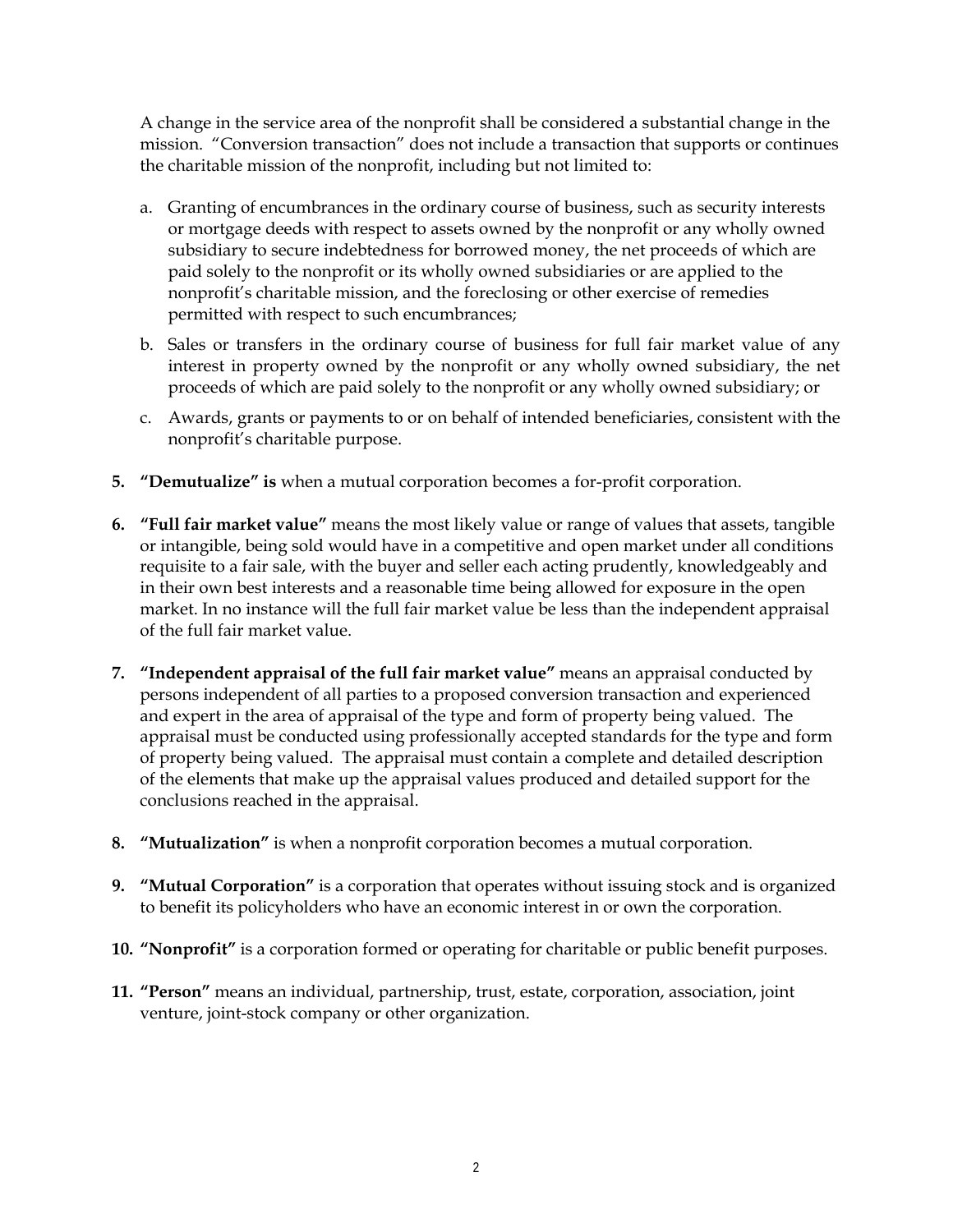#### **SECTION 2. NOTICE AND APPROVAL FOR CONVERSION TRANSACTION**

- **1. Notice or approval required.2** Prior to completing a conversion transaction, an applicant must:
	- a. If the full, fair market value of assets to be converted in the transaction is \$5,000,000 or more, obtain approval from the Attorney General in accordance with Section 4; or
	- b. If the value of the transaction is less than \$5,000,000, provide notice to the Attorney General in accordance with Section 3.
- **2. Appraisal required.** Full, fair market value must be determined by an independent appraisal for all conversion transactions. If the appraisal provides a range of values, the highest point of the range determines which Section of the law applies to the transaction pursuant to Section 2 (1).
- **3. Failure to comply with this Section or Sections 3 to 7.** A transaction consummated in violation of any provision of this Section or Sections 3 to 7 is voidable. Officers and directors who receive private inurement or excess benefits from such a transaction are subject to the civil penalties provided in Section 10.

#### **SECTION 3. CONVERSION TRANSACTIONS LESS THAN \$5,000,0003**

The applicant shall provide written notice to the Attorney General of its intent to enter into a conversion transaction if the value of the transaction is less than \$5,000,000 and the applicant has not engaged in a similar transaction in the previous five (5) years. For purposes of review under this Act, the Attorney General has the authority to aggregate all transactions in the last five (5) years as provided for in Section 1 (2). The notice must include the name of the applicant, an independent valuation of the assets to be converted and the entity to which the assets will be transferred. The Attorney General may commission an independent appraisal of the assets. Sixty (60) days after providing notice to the Attorney General in accordance with this Section, the applicant is deemed to be in compliance with Section 2 and this Section unless the Attorney General notifies the applicant within those sixty (60) days that he or she is commissioning an independent appraisal of the value of the transaction, or related series of transactions over the past five years or that the filing otherwise fails to comply with this Act.

The Attorney General is not required to take any action on notices received under this Section for transactions under \$5,000,000, except that, upon request of an applicant that has properly provided notice under this Section, the Attorney General shall issue a letter indicating that the applicant has complied with its obligation under this Section, Section 2 and Sections 4-7.

<sup>2</sup> States may want to specify a higher or lower threshold, depending on amount of assets held by nonprofit organizations in the state.

<sup>&</sup>lt;sup>3</sup> States may want to specify a higher or lower threshold, depending on amount of assets held by nonprofit organizations in the state.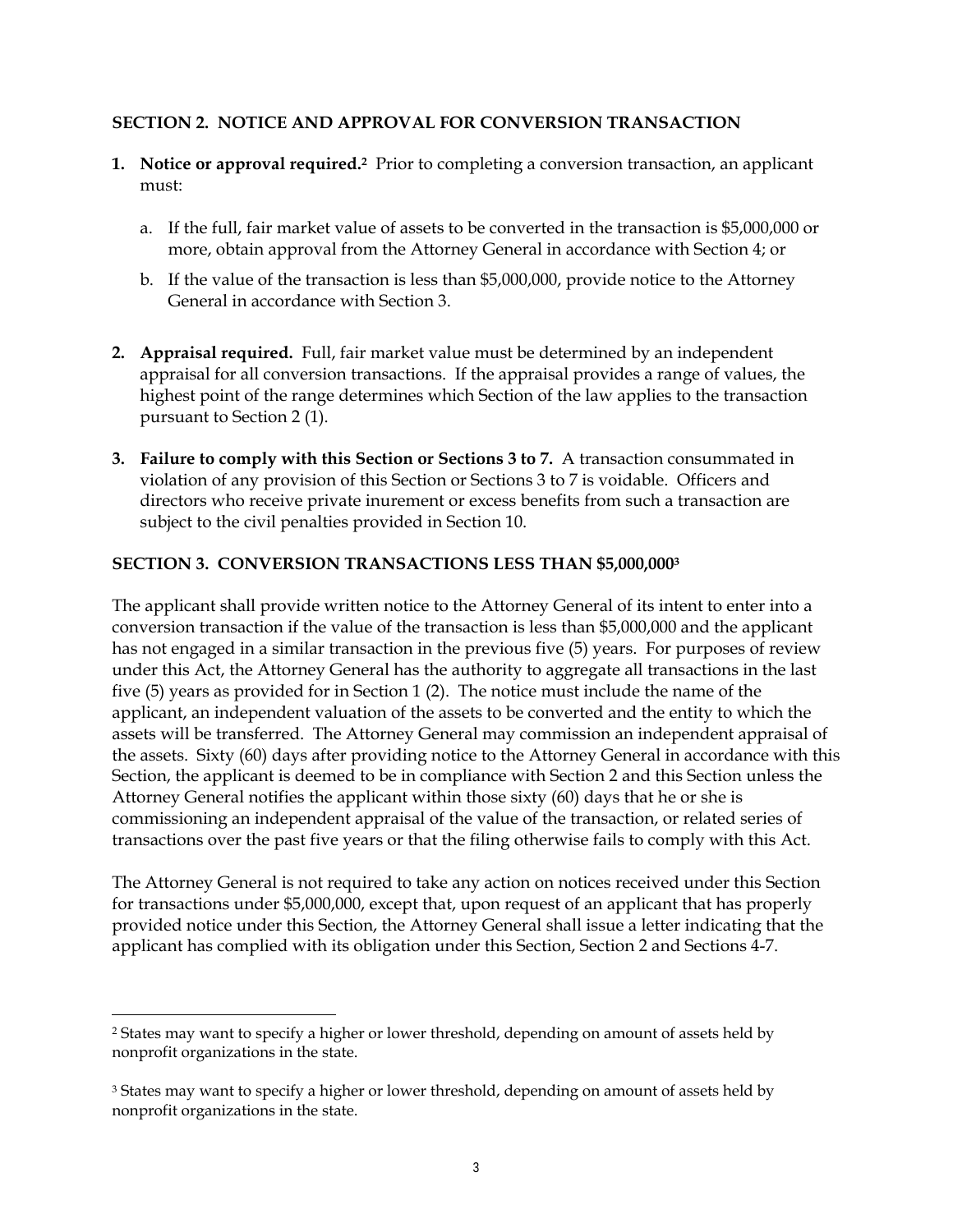## **SECTION 4. ATTORNEY GENERAL APPROVAL**

- **1. Filing with Attorney General.** To obtain approval of a conversion transaction when the independent appraisal of the full fair market value of the assets to be converted is \$5,000,0004 or more, an applicant must file a written request for approval with the Attorney General.
	- a. Notice to the Attorney General shall describe the proposed transaction, including the parties, the value of the transaction, the timing of the transaction, the potential impact on services to the public, the proposed plan for utilizing the proceeds, and contain any other information the Attorney General deems necessary. No filing shall be complete until the Attorney General has deemed the application complete. Failure by the parties to the transaction to provide timely information shall be sufficient grounds for the Attorney General to disapprove the proposed transaction. Any material change in the terms or conditions of the proposed transaction shall be considered a new filing for purposes of this Act.
	- b. Within 120 days of deeming the application complete, the Attorney General shall notify the applicant in writing of the decision to approve, disapprove or conditionally approve the agreement or transaction. The Attorney General may extend this period for an additional sixty (60) days if any of the following conditions are met:
		- 1) The extension is necessary to obtain relevant information from any state agency, experts of consultants.
		- 2) The proposed agreement or transaction is substantially modified after the first public meeting conducted by the Attorney General in accordance with Section 4 (5) of this Act.
		- 3) The proposed agreement or transaction involved a multi-facility system serving multiple communities, rather than a single facility.
- **2. Attorney General approval.** The Attorney General shall approve a conversion transaction if the applicant proves by clear and convincing evidence that the criteria set forth in Section 5 have been met. A final action by the Attorney General pursuant to this Section shall be subject to judicial review by the court at the initiation of the applicant or any person that was a party to the Attorney General's proceeding pursuant to Section 8 (1) of this Act.
- **3. Public notice.** Within five (5) days of filing the request for approval under this Act, an applicant shall publish notice to the public, approved by the Attorney General, of its intent to enter into a conversion transaction. Notice shall be published once per week for three (3) weeks in a newspaper of general circulation in the applicant's service area, at the applicant's place of business in a manner such that anyone walking into the building will see the notice, on the applicant's web site, on the Attorney General's web site, and in papers designated by

<sup>4</sup> States may want to specify a higher or lower threshold, depending on amount of assets held by nonprofit organizations in the state.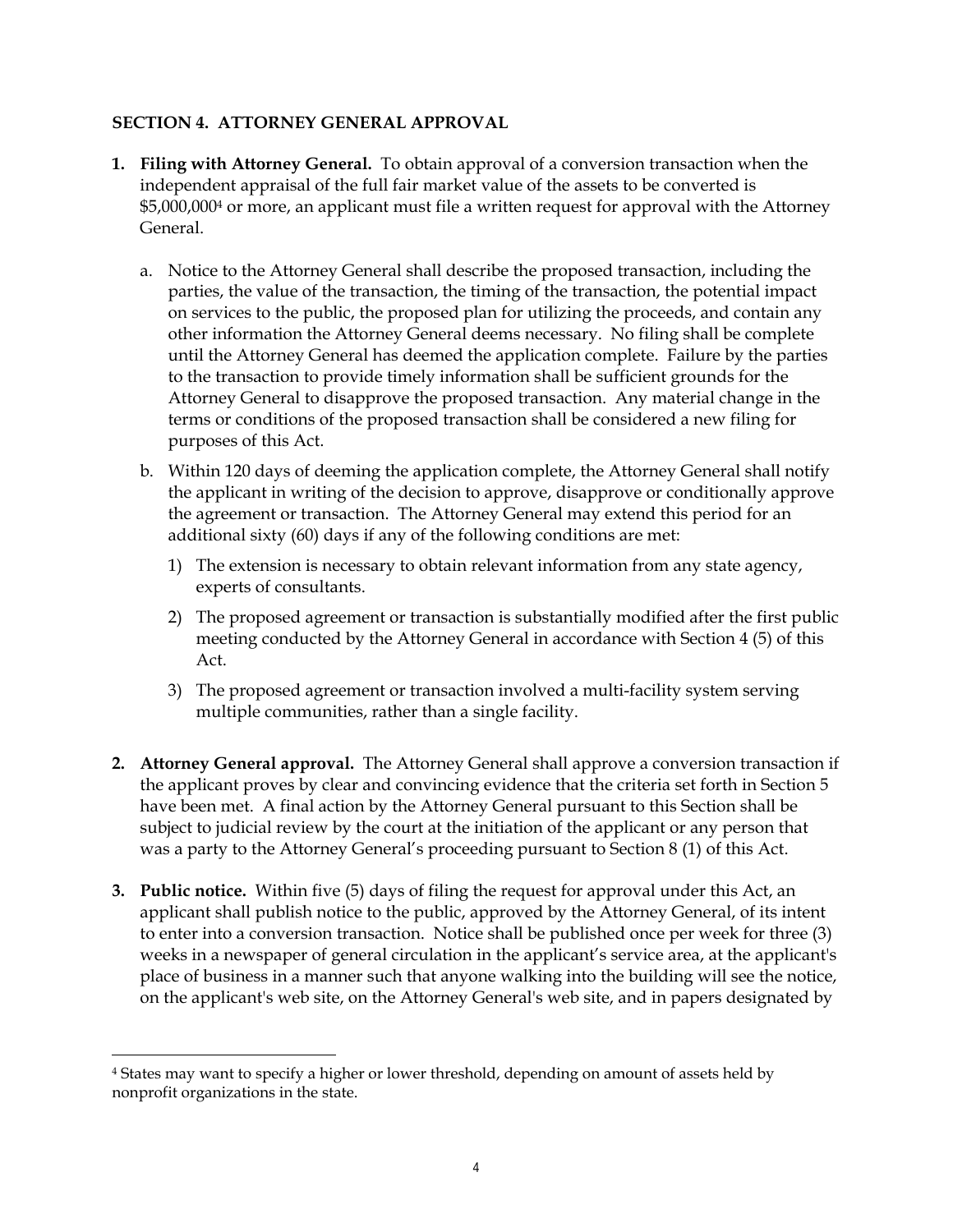the Secretary of State. The notice shall also be sent to all who request notice of such transactions. The notice shall:

- a. describe the proposed transaction, including the parties, the value of the transaction, the timing of the transaction, the potential impact on services to the public and the proposed plan for utilizing the proceeds. The public notice shall also provide information on opportunities for the public to intervene under Section 8 of this Act and to provide comment on the proposal to the Attorney General.
- b. be published in all languages spoken by 5% (five per cent) or more of the service population, or 1000 people in the service area, whichever is less.
- **4. Public comment.** The Attorney General shall accept public comments regarding a proposed conversion transaction under this Section for at least sixty (60) days starting from the day proper notice has been provided to the public of the proposed conversion, as provided in Section 4 (3).
- **5. Public hearings.** No later than forty-five (45) days after the Attorney General has deemed the application complete, the Attorney General shall conduct a reasonable number of, and at least one, public hearing(s), which must be held in the service area(s) of the applicant. At the public hearing, the Attorney General shall hear comments from interested persons regarding the proposed nonprofit conversion transaction. The Attorney General shall ensure that the communities affected by the transaction have an opportunity to participate in the public hearing process. Among the factors to be considered in defining a reasonable number of public hearings are the size of the applicant's service area and the nature and value of the transaction. Any person may file written comments, provide exhibits, and make a statement at the hearing. Each party to the transaction must ensure that at least one person representing the party is present at any public hearing that the Attorney General convenes.
- **6. Notice of public hearings.** Notice shall be published once per week for three (3) weeks in a newspaper of general circulation in the applicant's service area, at the applicant's place of business in a manner that anyone walking into the building will see the notice, on the applicant's web site, on the Attorney General's web site, and to all those who request notice of such transactions and in papers designated by the Secretary of State. The notice shall:
	- a. describe the proposed transaction, including the parties, the value of the transaction, the timing of the transaction, the potential impact on services to the public and the proposed plan for utilizing the proceeds. The public notice shall also provide information on opportunities for the public to provide comment on the proposal to the Attorney General; and
	- b. be published in all languages spoken by 5% (five per cent) or more of the service population, or 1000 people in the service area, whichever is less.
- **7. Maintenance of public comments.** The Attorney General shall make available to the public all written and oral comments made in advance of and at the public hearing, including all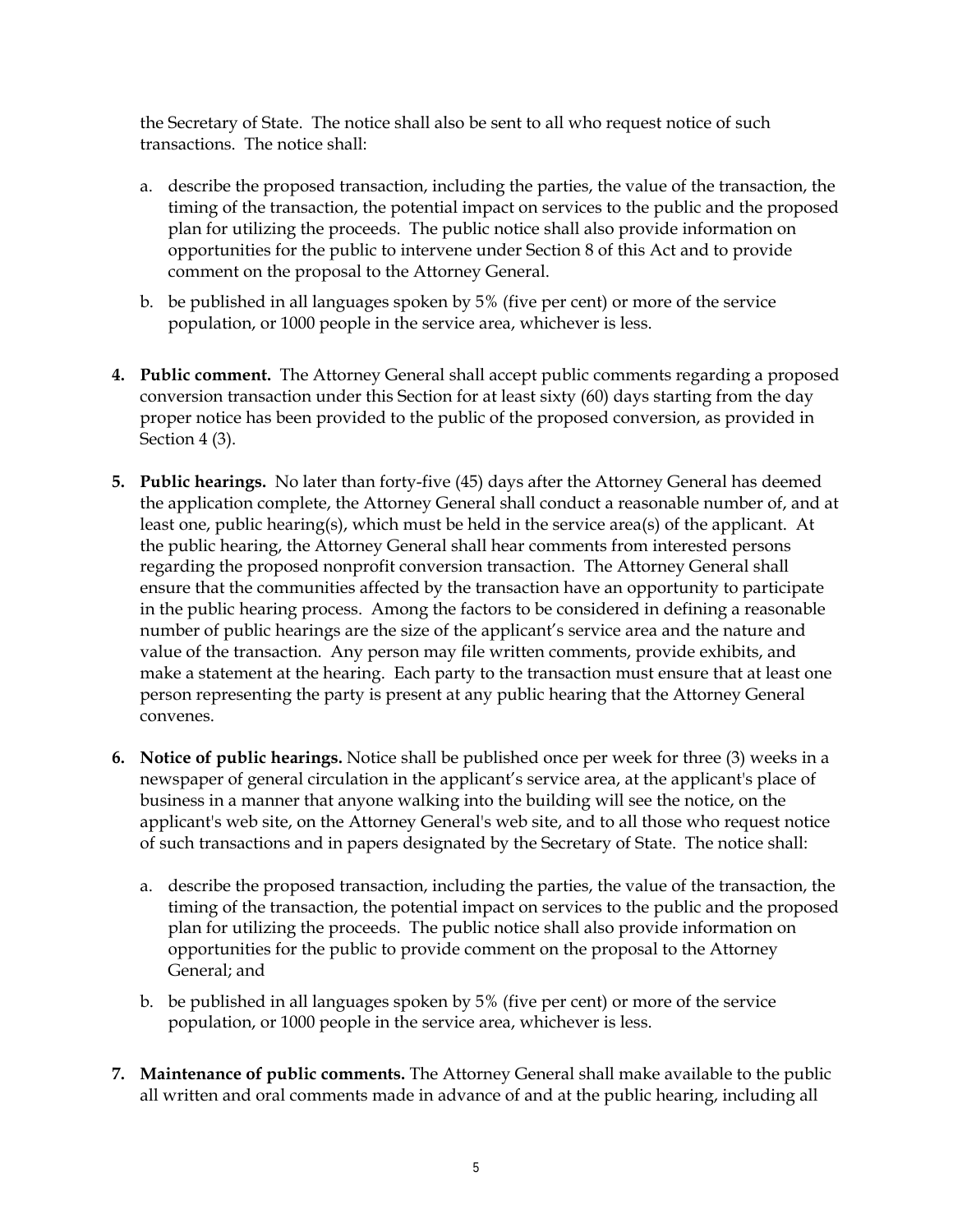questions posed, and shall require answers of the appropriate parties. The comments and answers shall be filed in the office of the Attorney General and in the public library(ies) for the community(ies) served by the applicant, and a copy shall be made available upon request to the Attorney General.

- **8. Inquiry during public hearing.** As part of the public hearing process, the Attorney General shall solicit comments and input regarding the potential risks and benefits of the conversion on the community's access to services and/or health insurance coverage.
- **9. Discovery authority.** The Attorney General shall have the power to subpoena additional information or witnesses, require and administer oaths, and require sworn statements at any time prior to making a recommendation on a conversion application.
- **10. Public records.** All documents submitted to the Attorney General by a person filing a request under Section 4 (1), in connection with the Attorney General's review of a proposed conversion transaction are public records. Documents, including but not limited to all applications, reports, plans, valuations, conflict-of-interest issues, depositions, interrogatories, budgets, audits, and listings of staff and board members, relating to the proposed conversion or related transactions pursuant to a conversion review by the Attorney General are public records.
- **11. Public access to records**.The Attorney General shall provide prompt and reasonable access to the records concerning the proposed transaction to the public at no charge. The records shall be considered public records and be made available to the public at both the Attorney General's office and the office of the applicant. Access to these records shall be available at least 21 days before a public hearing is held and at least thirty (30) days before the end of the public comment period. The Attorney General shall post the conversion plan, the plan for distribution of proceeds, the valuation and any other documents submitted in accordance with a conversion review that are in electronic format on the Attorney General's web site as soon as feasible after the documents are filed with the Attorney General. The Attorney General may charge the parties to the transaction for the costs of providing the public with notice and reasonable access to records relating to the proposed agreement or transaction of the applicant.
- **12. Contracts with consultants; reimbursement for costs.** To assist in the review of a proposed conversion transaction pursuant to this Section, the Attorney General shall contract with an expert to provide an independent valuation, and shall also contract with an expert to provide an independent health impact statement when the applicant is a nonprofit hospital, medical-surgical facility, health maintenance organization, health services corporation or other nonprofit health provider or insurer. The Attorney General may contract with additional experts or consultants to provide additional information about due diligence, foundation issues, compensation or other issues the Attorney General considers appropriate. If a public hearing has already been held prior to the completion of any of the expert analysis, the Attorney General shall hold another hearing specifically to address the expert analysis.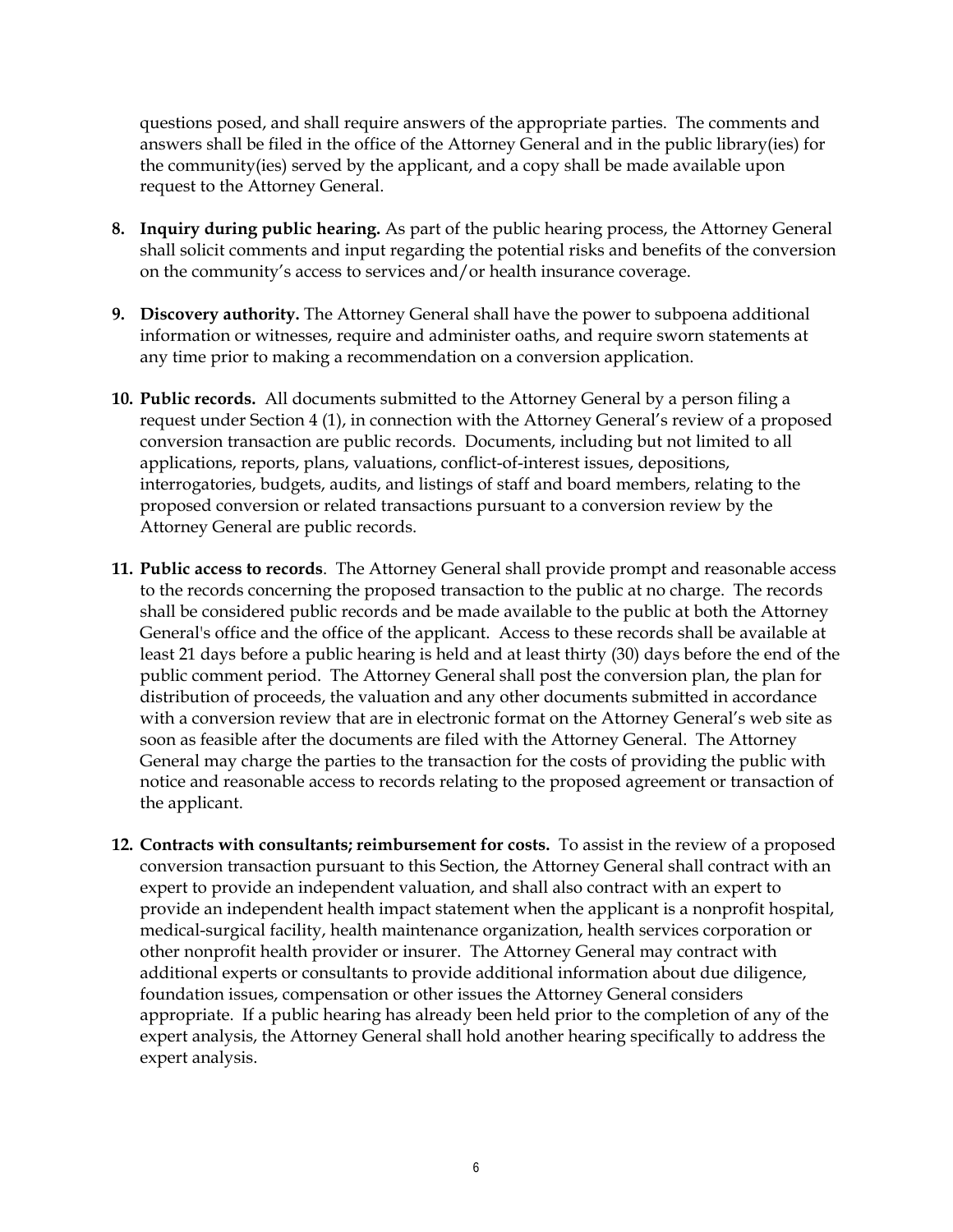- a. Contract costs incurred by the Attorney General pursuant to this Subsection may not exceed an amount that is reasonable and necessary to conduct the review of the proposed conversion transaction. The applicant filing an action under Section 4 (1) shall pay the Attorney General promptly upon request for all costs of contracts entered into by the Attorney General.
- b. The Attorney General is exempt from the provisions of applicable state laws regarding public bidding procedures for purposes of entering into contracts pursuant to this Subsection.

## **SECTION 5. REVIEW CRITERIA**

- **1. Required determinations.** The Attorney General shall not approve a proposed conversion transaction unless the applicant proves by a preponderance of the evidence that:
	- a. The nonprofit mission of the applicant has become impossible, impractical, or unlawful;
	- b. The nonprofit will receive full, fair market value. The full, fair market value must be based upon an appraisal conducted in accordance with Section 5 (5) and must use the projected closing date of the conversion transaction as the valuation date;
	- c. The proposed distribution of proceeds of the transaction complies with Section 6;
	- d. The conversion transaction is in the public interest. An agreement or transaction is not in the public interest unless appropriate steps have been taken to safeguard the value of the charitable assets and ensure that any proceeds of the transaction are irrevocably dedicated to the charitable purposes;
	- e. The conversion transaction will not result in a violation of anti-trust laws and will not reduce competition; and
	- f. If the nonprofit applicant is a health plan, hospital, or clinic, the transaction must preserve or improve the availability, affordability, and quality of health care of the community. (See 5(4) below)
- **2. Considerations.** Before determining whether the criteria in Section 5 (1) are met, the Attorney General shall find that:
	- a. The nonprofit will receive the full, fair market value;
	- b. The terms and conditions of the agreement or transaction are fair and reasonable to the nonprofit;
	- c. The full, fair market value of the nonprofit's assets to be transferred has not been manipulated by the actions of the parties in a manner that causes the full, fair market value of the assets to decrease;
	- d. The agreement or transaction will not result in private inurement to any person or entity;
	- e. The proposed conversion transaction will not result in a breach of fiduciary duty or violate any statutory or common-law duty or obligation on the part of the directors, trustees or other parties involved in the transaction, including but not limited to conflicts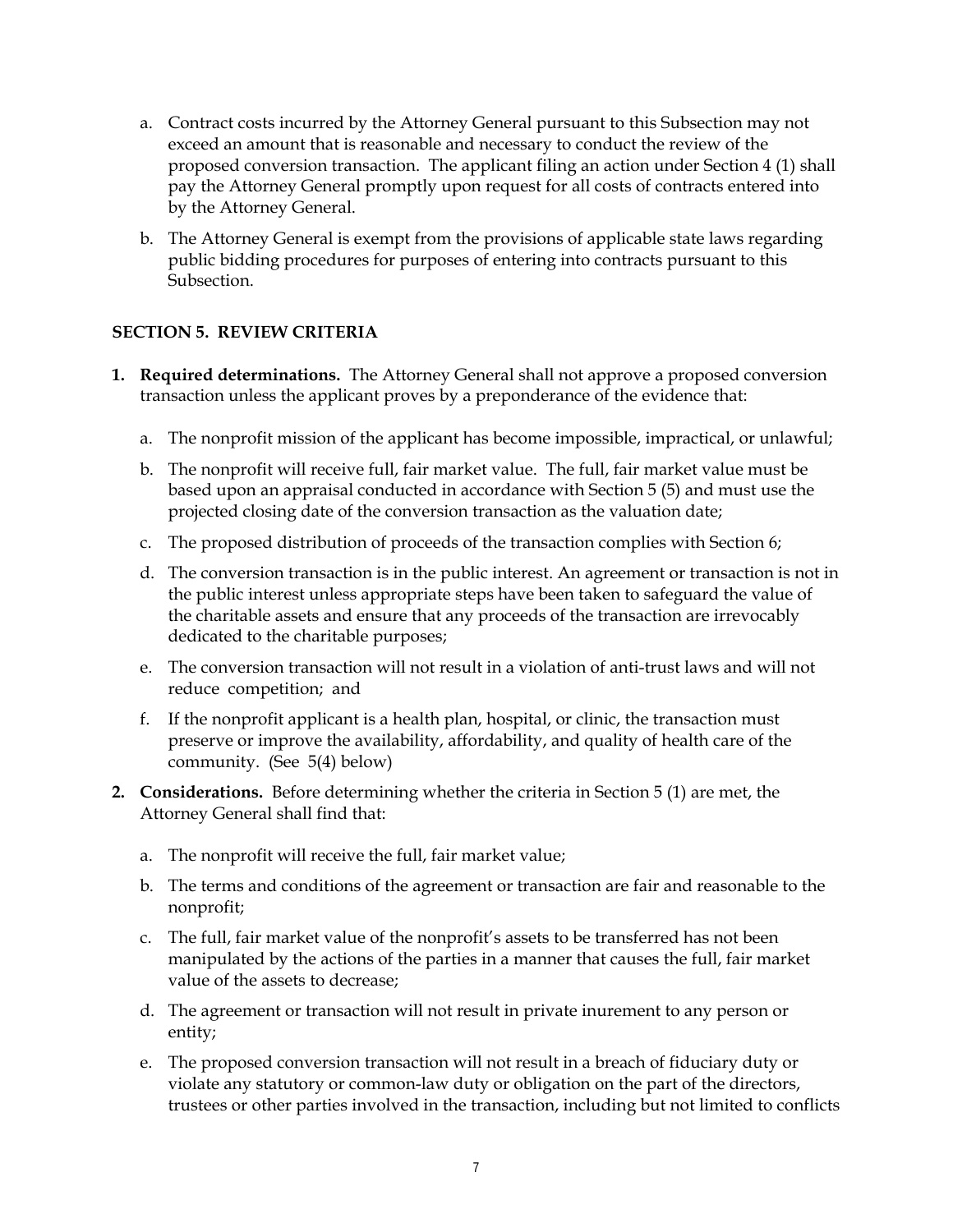of interest related to payments or benefits to officers, directors, board members, executives and experts employed or retained by the parties;

- f. The governing body of the nonprofit exercised due diligence in deciding to dispose of the nonprofit's assets, selecting the acquiring entity and negotiating the terms and conditions of the disposition;
- g. The Attorney General has been provided with sufficient information and data by the applicant to evaluate adequately the agreement or transaction and the effects of the agreement or transaction on the public;
- h. The proceeds of the conversion of the nonprofit are distributed either to an existing or new foundation or nonprofit organization pursuant to Section 6;
- i. The proceeds of the proposed conversion transaction will be used in accordance with the rules of any constructive, implied, or express trust under which the assets were held by the nonprofit applicant, including any geographical service boundaries of the trust, and that the proceeds will be controlled as funds independent of the acquiring entity and any entity related to the acquiring entity;
- j. The entity surviving after the conversion transaction will be financially viable, competently managed and will have a governance structure that includes some measure of local governance.
- k. The transaction will, at a minimum, maintain the availability and accessibility of services to the affected community;
- l. The conversion plan and transaction complies with all applicable laws, including the State's Nonprofit Corporation Act and state tax code;
- m. The conversion plan has been approved by a vote of not less than 2/3 of the applicant's board of directors or trustees; and
- n. The purchase and sale agreement does not contain a confidentiality agreement pertaining to the offer or an agreement limiting the capacity of the Board of Directors to solicit or accept additional offers.
- **3. Review of possible anti-trust laws violations** The Attorney General shall seek an opinion from the Federal Trade Commission on whether the proposed conversion transaction would violate any anti-trust laws or decrease competition.
- **4. Special requirements for health care entities5** Where the applicant is a nonprofit hospital, medical-surgical facility, health maintenance organization, health service corporation or other nonprofit health provider/insurer, the Attorney General shall determine the effect the proposed transaction will have on the availability and accessibility of health care services to the affected community and the for-profit's ability to maintain and improve health care access and coverage. The Attorney General shall not consent to a health facility agreement or transaction in which the seller restricts the type or level of medical services that may be provided at the health facility that is the subject of the agreement or transaction. Before approving the transaction, the Attorney General shall find that:

<sup>5</sup> In some states, the Insurance Commissioner will be the appropriate regulator to enforce the special requirements for health care entities as specified in this Act.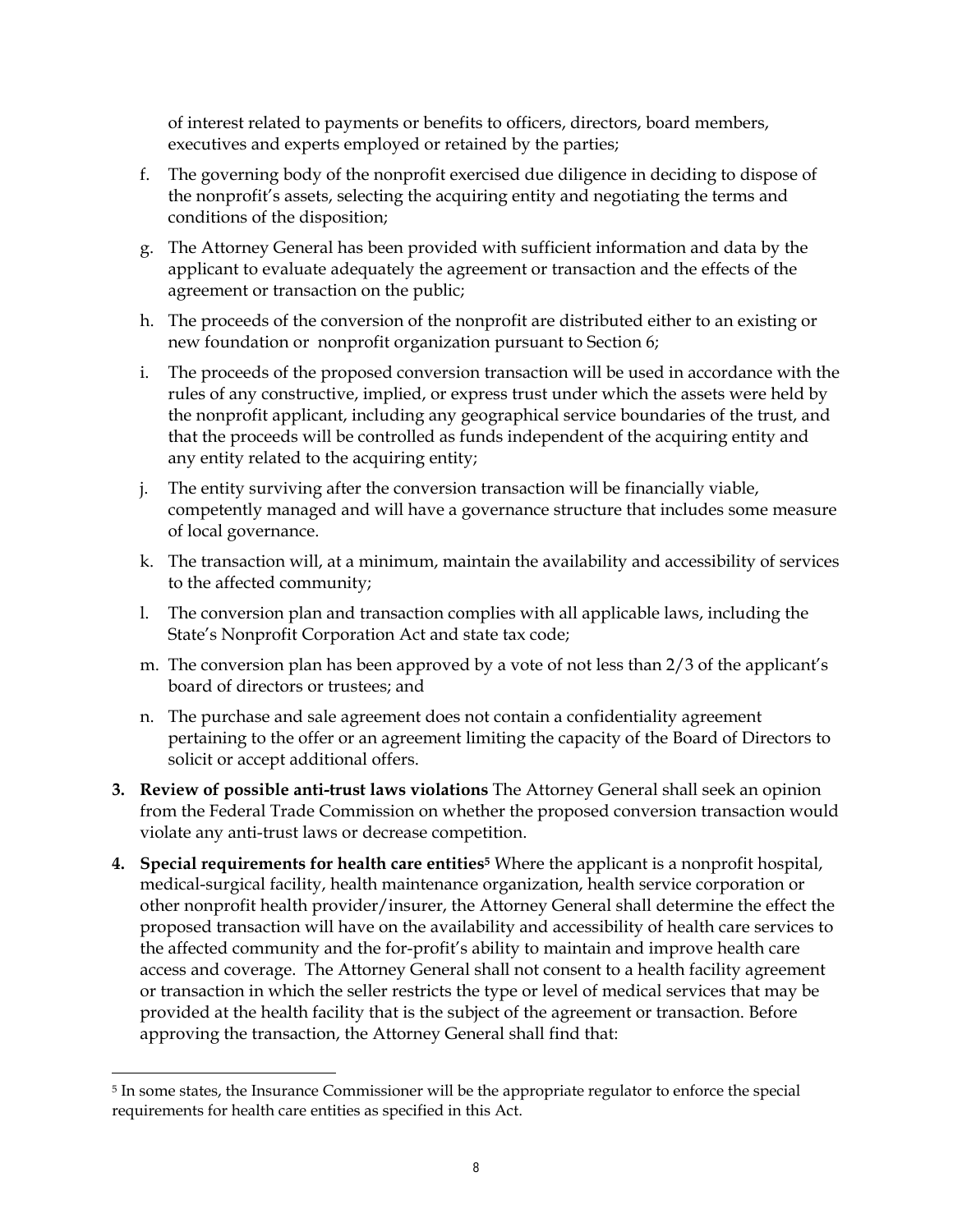- a. sufficient safeguards are in place to ensure the affected community has continued access to affordable, quality health care;
- b. the acquiring entity has made a commitment to provide health care to the disadvantaged, the uninsured, and the underinsured at a level comparable to the level historically provided by the converting healthcare entity;
	- 1) Before approving the transaction, the Attorney General shall require a written and legally enforceable commitment from the for-profit to maintain and/or improve the level of health services to the community and the public as determined by the assessment and the public hearing. The commitment must address any deficiencies or shortcomings identified by the Attorney General through the independent health impact assessment process. The final plan from the acquiror shall include, but not be limited to, the following:
		- a) a long-term commitment to maintain the same level or increased level of indigent care services that the nonprofit applicant has provided on average over the past ten years;
		- b) long-term commitments to preserve essential community services, for example, emergency room care, and coverage for otherwise uninsured or high risk individuals.
		- c) The parties to the transaction have submitted a health impact study that outlines how the for-profit entity will ensure that health care will not be harmed by the proposed transaction. The health impact study must include a business plan including the five-year profit goals and methods for achieving these goals through financial, operational and administrative management. The applicant must submit a comparative premium rate analysis of the applicant's and the acquiror major plans, and product offerings, comparing actual premium rates for the three -year period prior to the filing of the plan and projected premium rates for the three-year period following any proposed conversion. As part of the public hearing conducted pursuant to Section 4 (5) of this Act, the Attorney General shall solicit comments and input regarding the potential risks and benefits of the conversion on health care access and quality as raised by the health impact assessment. If a public hearing has already been held prior to the completion of the assessment, the Attorney General shall hold another hearing specifically to address the assessment.
		- d) The Attorney General shall review the health impact study submitted by the parties. To facilitate the review, s/he shall conduct an independent community health impact assessment to ensure that the health impact plan submitted by the parties meets the needs of the affected community. The Attorney General's independent assessment process must:
			- (1) Interview affected community members, their representatives, and individuals to assess community needs and potential risks regarding health access and coverage affected by the conversion; and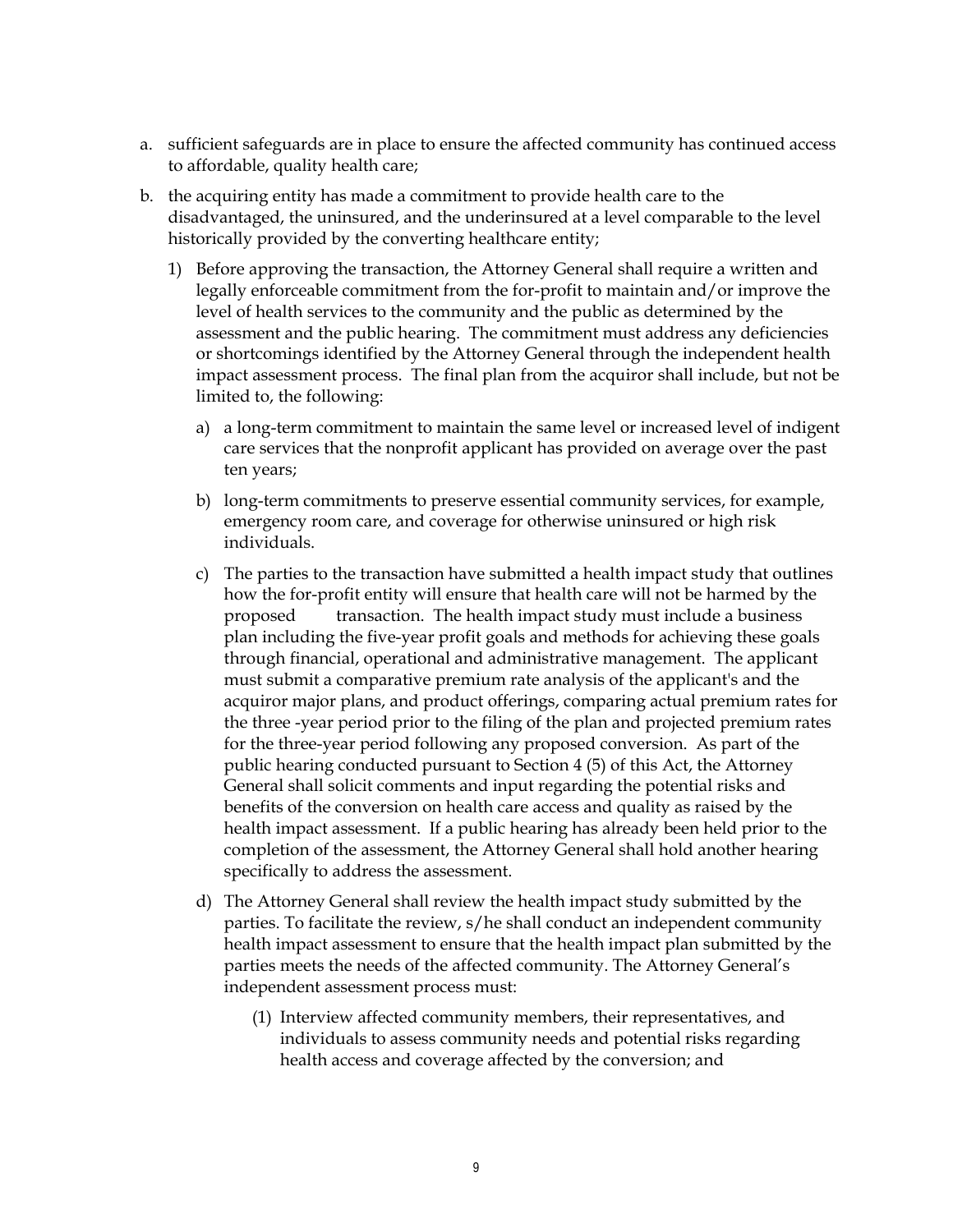- (2) Determine the level, quality, and importance to the community of health services that the nonprofit applicant has historically provided, including but not limited to, indigent care, emergency room services, outpatient services, community education and training, and preventive programs.
- e) Any other criteria the Attorney General and/or the court considers necessary to determine whether the standards for approval have been met
- **5. Valuation.** The Attorney General shall contract with an independent expert to conduct an independent appraisal of the full fair market value of assets to be converted. To the extent that the appraisal is based on a capitalization of the *pro forma* income of the converted assets, the appraisal must indicate the basis for determination of the income to be derived from any proceeds of the sale of stock and demonstrate the appropriateness of the earnings-multiple used, including assumptions made regarding future earnings growth.
	- a. To the extent that an appraisal under this Subsection is based on the comparison of the capital stock of the converted entity with outstanding capital stock of existing stock entities offering comparable products, the existing stock entities must be reasonably comparable to the converting entity in terms of such factors as size, market area, competitive conditions, profit history and expected future earnings.
	- b. If the value of assets being converted is \$5,000,0006 or more, the appraisal must include any element of value arising from the accomplishment or expectation of the conversion transaction, including any value attributable to projected operating efficiencies to result from the conversion, net of the cost of changes to produce such efficiencies.
	- c. An appraiser under this Subsection may not serve as an underwriter or selling agent under the same conversion plan and an affiliate of an appraiser may not act as an underwriter or selling agent unless procedures are followed and representations and warranties made to ensure that an appraiser is separate from the underwriter or selling agent affiliate and the underwriter or selling agent affiliate does not make recommendations or in any way have an impact on the appraisal.
	- d. An appraiser may not receive any other fee except the fee for services rendered in connection with the appraisal.
	- e. If a public hearing has already been held prior to the completion of the valuation, the Attorney General shall hold another hearing specifically to address the valuation.

# **SECTION 6. DISTRIBUTION OF PROCEEDS**

- **1. Requirements.** The proceeds of a conversion transaction must be distributed to an existing or new foundation or other nonprofit organization that meets the following requirements.
	- a. The foundation or nonprofit organization must operate pursuant to 26 United States Code, Section 501(c)(3) or 501(c)(4), and, regardless of whether the foundation is classified as a private foundation under 26 United States Code, Section 509, the

<sup>6</sup> States may want to specify a higher or lower threshold, depending on amount of assets held by nonprofit organizations in the state.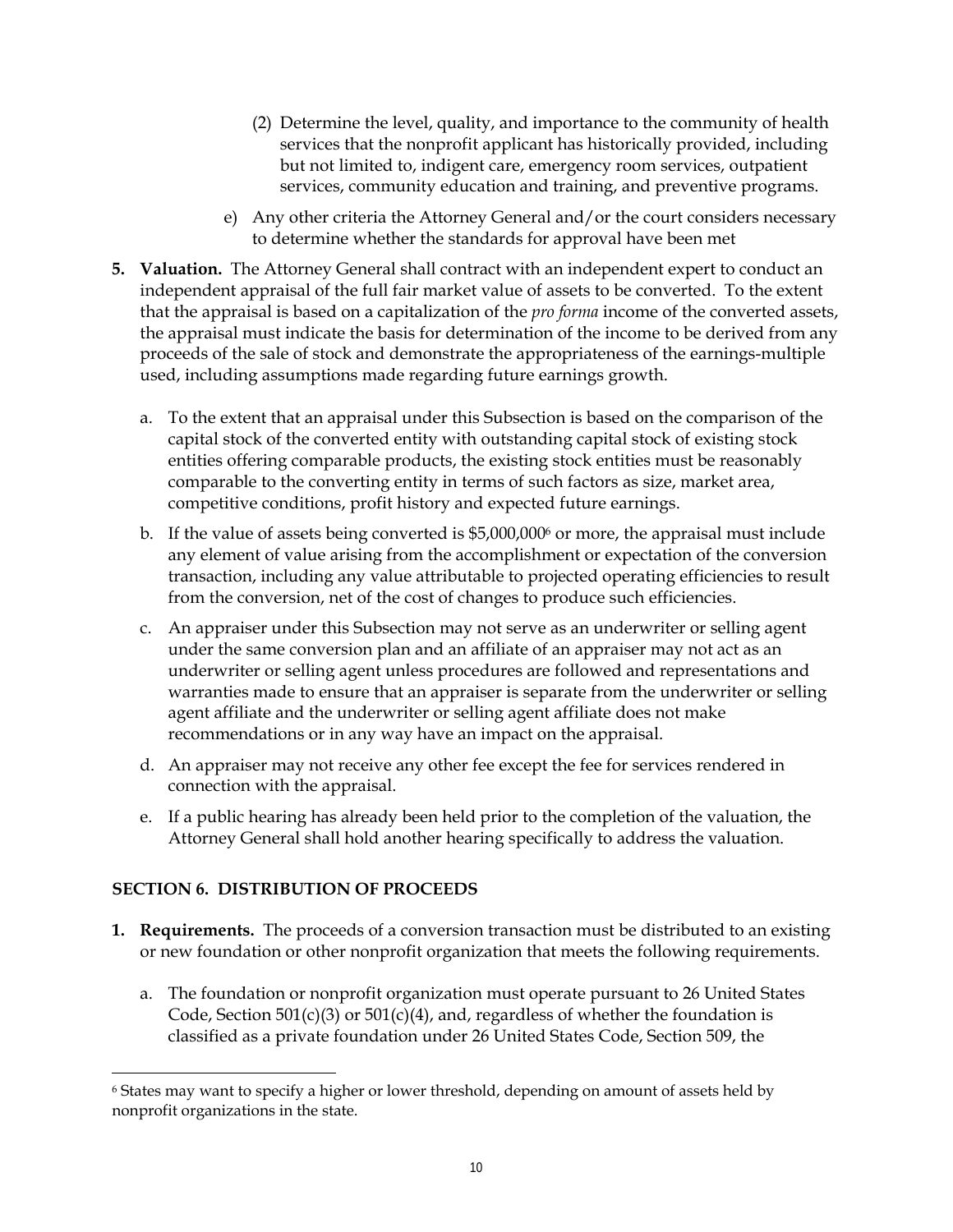foundation or nonprofit must operate in accordance with the restrictions and limitations that apply to private foundations in 26 United States Code, Sections 4941 to 4945.

- b. The foundation or nonprofit organization must have a mission statement that is as close as possible to the mission of the converting nonprofit.
- c. The foundation or nonprofit organization's assets may not be used to supplant government funds.
- d. The foundation or nonprofit organization shall not be an agent or instrumentality of the government.
- e. The foundation or nonprofit organization and its directors, officers and staff must be and must remain independent of the for-profit company and its affiliates. A person who is an officer, director or staff member of a nonprofit submitting a conversion plan, at the time the plan is submitted or at the time of the conversion transaction or within five (5) years thereafter, is not qualified to be an officer, director or staff member of the foundation. A director, officer, agent or employee of the nonprofit submitting the plan or the foundation receiving the charitable assets may not benefit directly or indirectly from the transaction. Public officials, elected or appointed, may not serve as an officer, director or staff member of the foundation, or nonprofit organization.
- f. A foundation or nonprofit organization must have or establish formal mechanisms to avoid conflicts of interest and to prohibit grants benefiting the for-profit corporation or members of the board of directors and management of the for-profit corporation.
- g. Trustees or directors of the foundation or nonprofit organization shall reflect the geographic, ethnic, gender, age, socioeconomic and other factors that the board considers to represent the diversity of nonprofit applicant's service area. In addition, trustees or directors shall have the following qualifications and qualities: (a) interest in and concern for the foundation or nonprofit organization and its mission, (b) objectivity and impartiality, (c) willingness and ability to commit time and thought to the foundation or nonprofit organization's affairs, and (d) commitment to the foundation or nonprofit organization's as a whole and not to a special interest.
- h. Boards of trustees or directors shall include persons with special knowledge, expertise and skills in investments and asset management, finance, and nonprofit administration.
- i. The Attorney General shall retain oversight and monitoring authority over the charitable corporation that receives the proceeds of a proposed transaction.

# **SECTION 7. PREVIOUS MUTUALIZATION WITH NO CHARITABLE TRUST SET ASIDE7**

(1) Where a nonprofit corporation with a charitable trust mutualized prior to the effective date of this Act, the Attorney General shall apply the following conditions:

 (a) Any nonprofit corporation which becomes a mutual company without satisfying its charitable trust obligation retains an obligation to preserve its assets for charitable purposes, as required by Sections 5 and 6 of this Act. This obligation shall be paid any time the

<sup>7</sup> States may have to amend their mutualization and demutualization statues to reflect these provisions.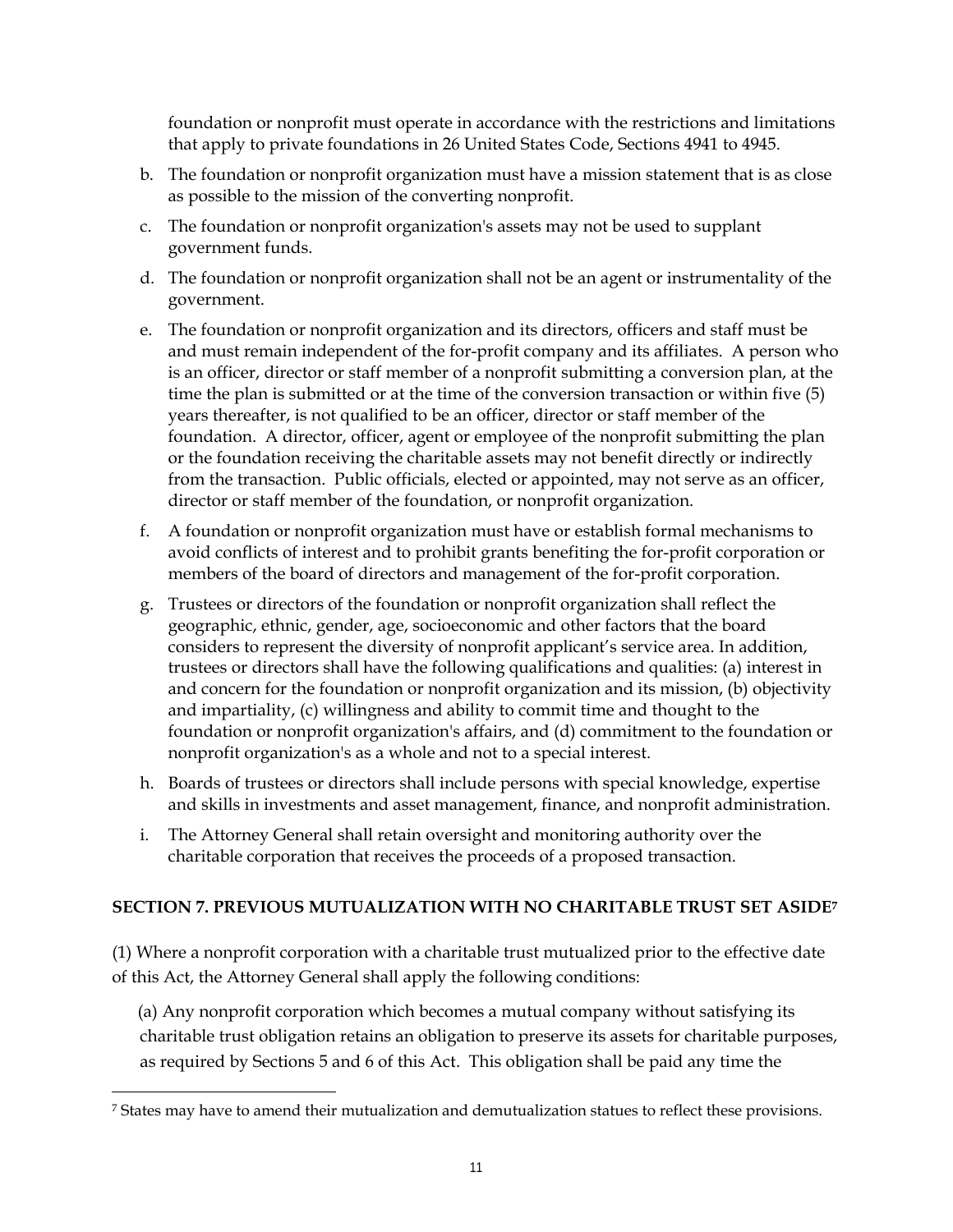mutual company enters into an agreement or transaction with a for-profit corporation or otherwise generates sufficient funds to fulfill its charitable trust obligation. The fair market value of the nonprofit corporation on the date of conversion to a mutual company, augmented by any increase in value of the mutual company attributable to the use of the charitable trust assets or to its prior status as a nonprofit corporation, shall be the basis for the valuation of the trust obligation, consistent with Section 5 (5) of this Act.

(b) At such time that the mutual company, which was formerly a nonprofit charitable corporation, enters into an agreement or transaction to demutualize, it shall submit an asset distribution plan to fulfill its charitable obligations, consistent with the requirements under Sections 4- 6 of this Act. The Attorney General shall hold public hearings consistent with 4 (5) of this Act. No agreement or transaction of a mutual company to demutualize shall occur until the Attorney General has made a determination that the agreement or transaction is fair and equitable to the public, and that it has complied with the other provisions of this Act.

#### **SECTION 8. INTERVENTION AND JUDICIAL REVIEW**

- **1. Right to intervene.** Except as provided in Section 8 (4) of this Act, the Attorney General, on timely application shall allow any person with a significant interest in the outcome of a conversion proceeding to intervene as a party to that proceeding. Any person who petitions the Attorney General pursuant to the state constitution will be considered a party with respect to the rights granted in this Section. Policyholders, consumer advocates, and community representatives shall all be considered persons with a significant interest. Any person whose significant interest is determined to be affected may present evidence, examine and cross-examine witnesses, and offer oral and written arguments, and in connection therewith may conduct discovery proceedings in the same manner as is allowed in the court of this state. The specific intervention provisions of this Act shall control in the event of a conflict with the requirements of general state administrative law.
- **2. Intervenor Funding.** The Attorney General shall award reasonable advocacy and witness fees and expenses to any party that demonstrates that (1) the party represents the interests of consumers, and, (2) the party has made a substantial contribution on behalf of consumers to the adoption of any regulation or to an order or decision made by the Attorney General under this law. Where such advocacy occurs in response to an application for approval of a conversion transaction, the award shall be paid by the applicant.
- **3. Regulations.** On or before [*insert date*], the Attorney General shall adopt regulations detailing the specifications for eligibility to intervene, rates of compensation, and procedures for seeking compensation.
- **4. Attorney general power to consolidate intervenors.** This Section does not limit the power of the Attorney General to consolidate parties with similar interests for the purpose of intervention.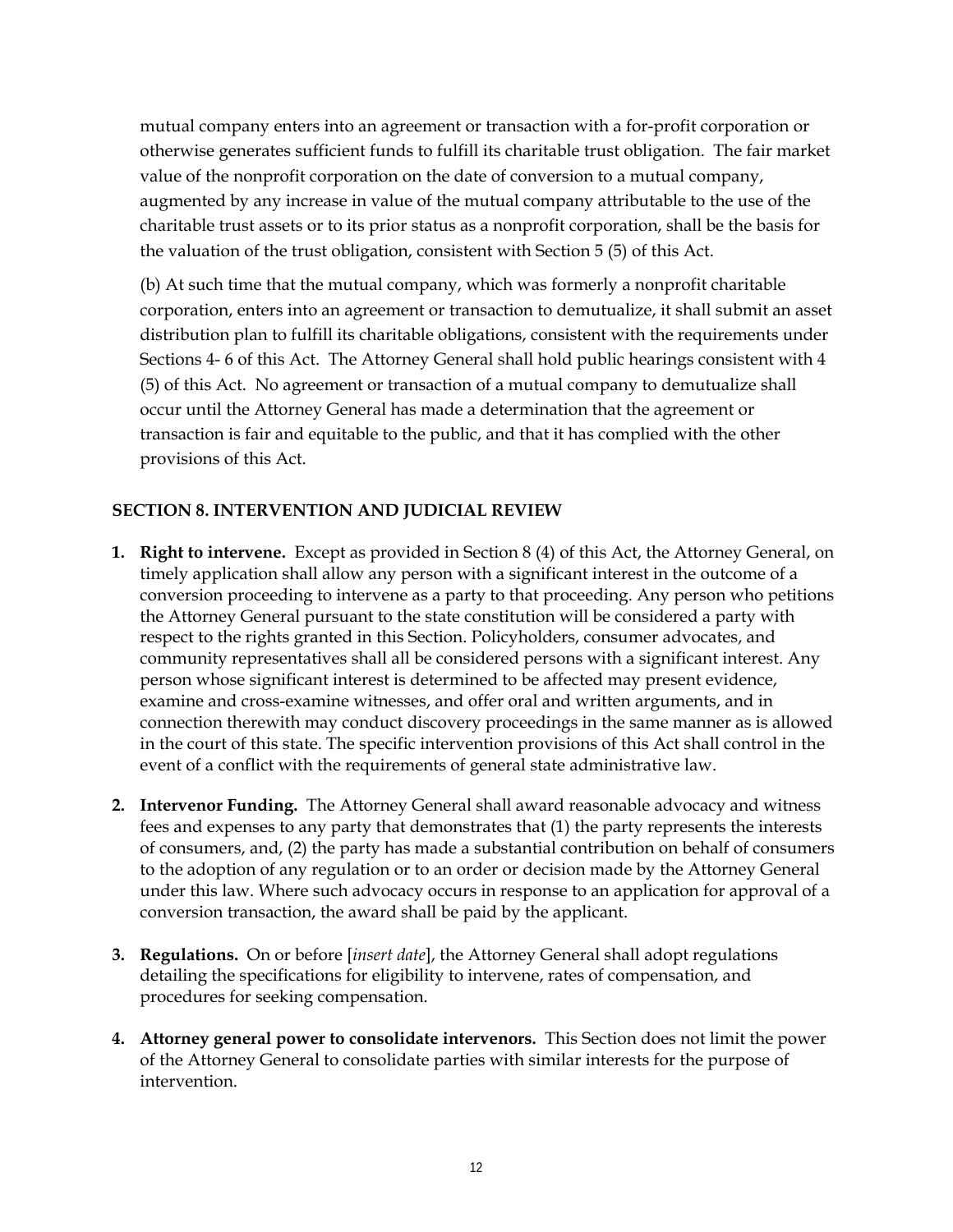**5. Right to Appeal.** A final action by the attorney general shall be subject to judicial review by the court in the county where charitable assets are located or services rendered at the initiation of the applicant or any person that was a party to the proceeding, pursuant to Section 8 (1) of this Act.

## **SECTION 9. ATTORNEY GENERAL AUTHORITY**

- **1. Rules.** The Office of the Attorney General may adopt rules it considers appropriate to implement Sections 1 through 11.
- **2. Attorney General authority not limited.** Sections 1 through 11 do not limit the common law authority of the Attorney General to protect charitable trusts and charitable assets in this state. The penalties and remedies provided in Section 10 are in addition to, and are not a replacement for, any other civil or criminal action the Attorney General may take under common law or statute, including an action to rescind the conversion transaction or to obtain injunctive relief or a combination of injunctive relief and other remedies available under common law or statute.

## **SECTION 10. PENALTIES**

- **1. Attorney General to bring action.** The Attorney General may initiate an action in court to:
	- a. Void a conversion transaction pursuant to Section 10 (2). Such an action may be brought in the court in the county in which the nonprofit assets to be transferred are located;
	- b. Seek a civil penalty against an individual pursuant to Section 10 (3). Such an action must be brought in the court in the county in which the nonprofit assets to be transferred are located or in the county in which the individual resides; and
	- c. Obtain on behalf of the nonprofit the return or repayment of any property or consideration received as private inurement or an excess benefit in violation of nonprofit corporate standards.
- **2. Transaction voidable.** The court may void a conversion transaction entered into in violation of applicable provisions of this Act. If the court voids the transaction, it may also grant any orders necessary to restore the nonprofit to its former position, including removing the board of the nonprofit or voiding contracts.
- **3. Penalties against individuals.** An individual officer, director, trustee or manager in a position to exercise substantial influence over the affairs of a nonprofit is subject to a civil penalty if that person receives property or consideration from the nonprofit that constitutes private inurement in the standards established under the State's Nonprofit Corporation Code or similar statute for conduct by directors or officers or for avoiding conflicts of interest.

The civil penalty under this subsection is a fine of up to \$100,000, plus 100% of the excess benefit or private inurement received, and may be recovered in addition to costs and fees incurred by the Attorney General in bringing the action.